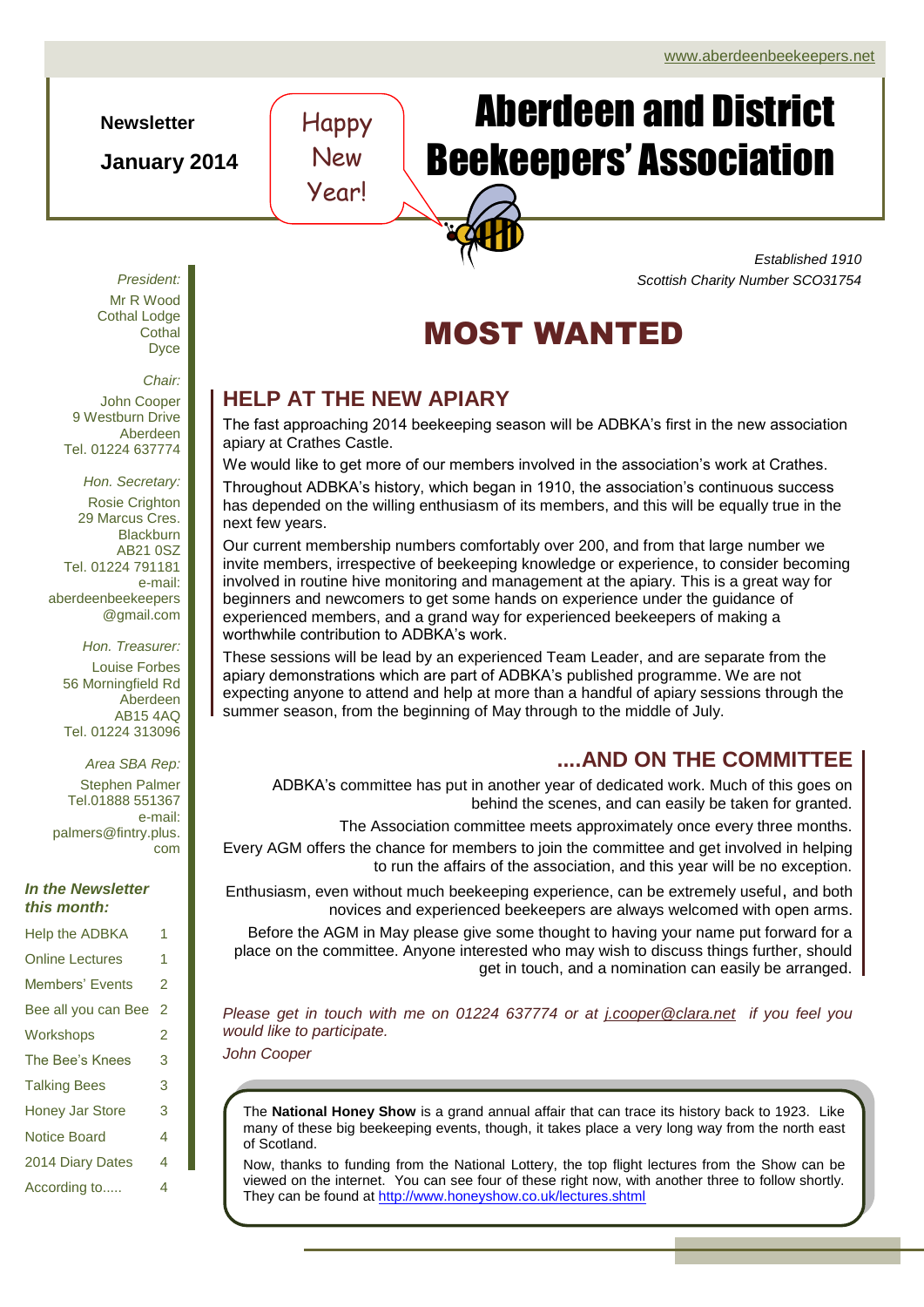## Page 2 of 4 ADBKA Newsletter

# **Members' Events** Members' Events

#### **FILM:**

**WHAT'S KILLING OUR BEES?**

Saturday 18 January at 2.00pm

The Kinellar Community Hall Fintray Road Blackburn AB21 0SS

#### **FORUM: DISEASES AND THEIR MANAGEMENT**

**- with Stephen Palmer** Saturday 8 February at 2.00pm

The Kinellar Community Hall Fintray Road Blackburn AB21 0SS

#### **TALK: HONEY BEE HEALTH in SCOTLAND TODAY - with Steve Sunderland, Lead Bee Inspector for Scotland**

Saturday 15 March at 2.00pm

The Kinellar Community Hall Fintray Road Blackburn AB21 0SS

#### **BEE ALL YOU CAN BEE**

Why not start the year by thinking about how you can expand your beekeeping skills and knowledge? You'll likely have paid your 2014 subscription by now (if not, it should be in by the end of the month!), which means that your membership card will shortly be dropping through your letter box. The card contains this year's members' programme, a rich mix of practical and theoretical sessions that hold something for every beekeeper, whether novice or expert.

Once you have these dates entered into your diary, you could take a look at what the Scottish Beekeepers' Association has to offer.

The SBA's education and examination programme begins with the Basic Beemaster Certificate, which consists of a practical examination of the candidate's ability to handle bees and beekeeping equipment, and to interpret what is observed, along with an oral examination of the candidate's understanding of basic beekeeping theory. It takes about an hour or so and is conducted by an approved examiner from the SBA, often at the candidate's own apiary. After this, there's a wide range of modular examinations, covering topics from honey bee biology to the history of beekeeping, which are linked to various levels of certificates and qualifications.

For those who aren't keen on taking written exams, this year sees the introduction of the new Scottish Intermediate Practical Certificate. It aims to give beekeepers who have gained the Scottish Basic Beemaster Certificate with distinction and who have owned and managed at least two colonies continuously for at least five years the opportunity to sit a purely practical and oral examination. The assessment should take around one to two hours and will take place in the candidate's apiary during the active months of May, June or July.

*Applications to sit the Basic Beemaster Certificate or the Scottish Intermediate Practical Certificate must be submitted to the SBA's Education Convener by 12 April 2014.*

## **SBA WORKSHOPS for 2014**

#### **WAX WORKSHOP**

A one day course on candle making, wax mouldings and foundation moulding & wiring will be held at E.H.Thorne (Beehives) Ltd at Newburgh (KY14 6HA) on Saturday  $1<sup>st</sup>$  March 2014 from 10am to 4pm. Tea, coffee and biscuits will be provided but bring a packed lunch and mug.

SAC If you wish to attend the course please **apply by 25th January 2014** enclosing the fee of £20. Please enclose a telephone number and if possible an e-mail address. Bring stout soled shoes (factory floor is cold) and protective or work clothes.

#### **SKEP MAKING WORKSHOP**

A one day course on skep making will be held at The Pyramids Business Park, Easter Inch, Bathgate (EH48 2EH) on Saturday 12<sup>th</sup> April 2014 from 10am to 4pm. Materials will be supplied and by the end of the day you should be well on the way to having a "swarm collection quality" skep finished. Tea, coffee and biscuits will be provided but bring a packed lunch and mug.

If you wish to attend the course *please telephone Alan Riach on 01506 653839 to check for availability of places* and **apply by 25th January 2014** enclosing the fee of £45. Please enclose a telephone number and if possible an e-mail address.

#### **HONEY WORKSHOP**

23rd August 2014 at Thornes of Newburgh. Workshop on the harvesting and processing of honey along with tips on preparing the bees for gaining a surplus. Course fee £20.

For all Workshop and Course applications please use the Application form available from

[http://www.scottishbeekeepers.org.uk/NewsEvents/W](http://www.scottishbeekeepers.org.uk/NewsEvents/WorkshopsCourses.aspx) [orkshopsCourses.aspx](http://www.scottishbeekeepers.org.uk/NewsEvents/WorkshopsCourses.aspx) and send it along with a cheque, made out to the SBA, to Alan Riach, Woodgate, 7 Newland Ave, Bathgate, EH48 1EE, except where stated otherwise.

Visit [www.scottishbeekeepers.org.uk](http://www.scottishbeekeepers.org.uk/)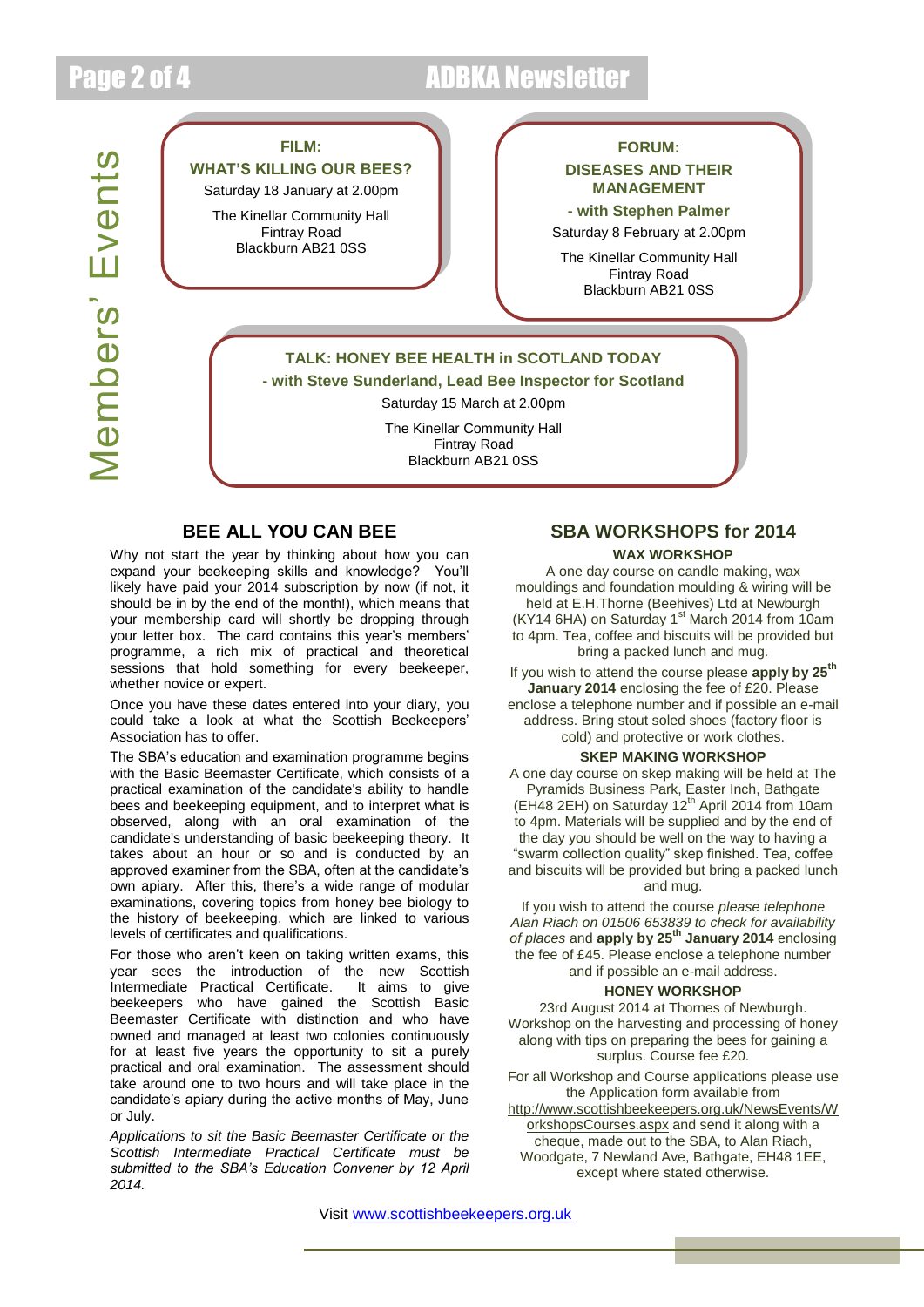## Page 3 of 4 ADBKA Newsletter

## *Take a closer look at......*

### **......the BEE'S KNEES**

#### *Part 2: The back legs*

The honeybee's back legs play a key role in pollen gathering. There's a much bigger story to tell about the process, but here we'll just focus on the pollen press. It's made up of two

parts: the stiff hairs forming the *rake* or *rastellum* at the base of the leg segment called the tibia, and the concave surface called the *auricle* at the top of the next segment, the basitarsus. (You might remember from last month that this is where we found the antennae cleaners on the front legs. In that case, the tool was on the inside of the joint, next to the body. The pollen press is on the outside of the back legs.)

There are rows of hairs forming the *pollen brush* on the inside surface of the basitarsus, and this is where the gathered pollen eventually ends up. The bee then rubs its back legs together. The rake scrapes the pollen from the pollen brush of the opposite leg and deposits it in the hollow of the auricle. By then flexing the joint between the tibia and the basitarsus, the bee pushes a compressed ball of pollen up onto the outside surface of the tibia, where it is held by special hairs forming the *corbicula* or *pollen basket*.

You may have noticed that in our two-part look at the bees' knees, we've gone from the front legs in December to the back legs this month. What happened to the middle legs?

Well, at least in terms of this narrow take on the subject, there's not much to say. At the base of the tibia of each middle leg there is a small spine, though its purpose (if it has one) seems a bit uncertain.

Hedging his bets a bit, R.E. Snodgrass, writing in *The Hive and the Honey Bee*, notes that these spines "*are said* to be used for loosening the pellets of pollen from the pollen baskets of the hind legs, and also for cleaning the wings and the spiracles". An opportunity for more research, then. Do you think anyone has tried handing a bee a very small guitar?

# Spine on the inside of each middle leg

#### **Talks on Bees**

In addition to Stephen Palmer's first class lectures, between 15 and 20 talks on bees and beekeeping have been given by various members to a wide range of different groups over the past year or so.

ADBKA would like to maintain this level of contact with the non-beekeeping public. The more people know about the importance of bees, the role of beekeeping and ADBKA's work, the better, and ADBKA sees the dissemination of this kind of information as one of its important roles.

If you belong to, or know of, a group who might like a talk on bees and beekeeping please get in touch and we will see what can be arranged. Several talks in recent years have been delivered in schools so, once again, if you are in contact with a teacher or a school that might be interested in having a talk on bees and their importance, please let us know. Also, if you are involved in delivering talks to schools or community groups yourself, pass on the details so that we can keep a record of the extent to which the ADBKA is engaging with the people in our area.

*John Cooper*



*For the loan items, a returnable £10 deposit is required, with the maximum length of loan being two weeks. As other members may be waiting to borrow extractors, etc. these must be returned on time and in a clean condition.* The store is open between 6.30pm and 8pm on Wednesday evenings and at other times by arrangement with

Sandy Gordon (Tel: 01224 484540)